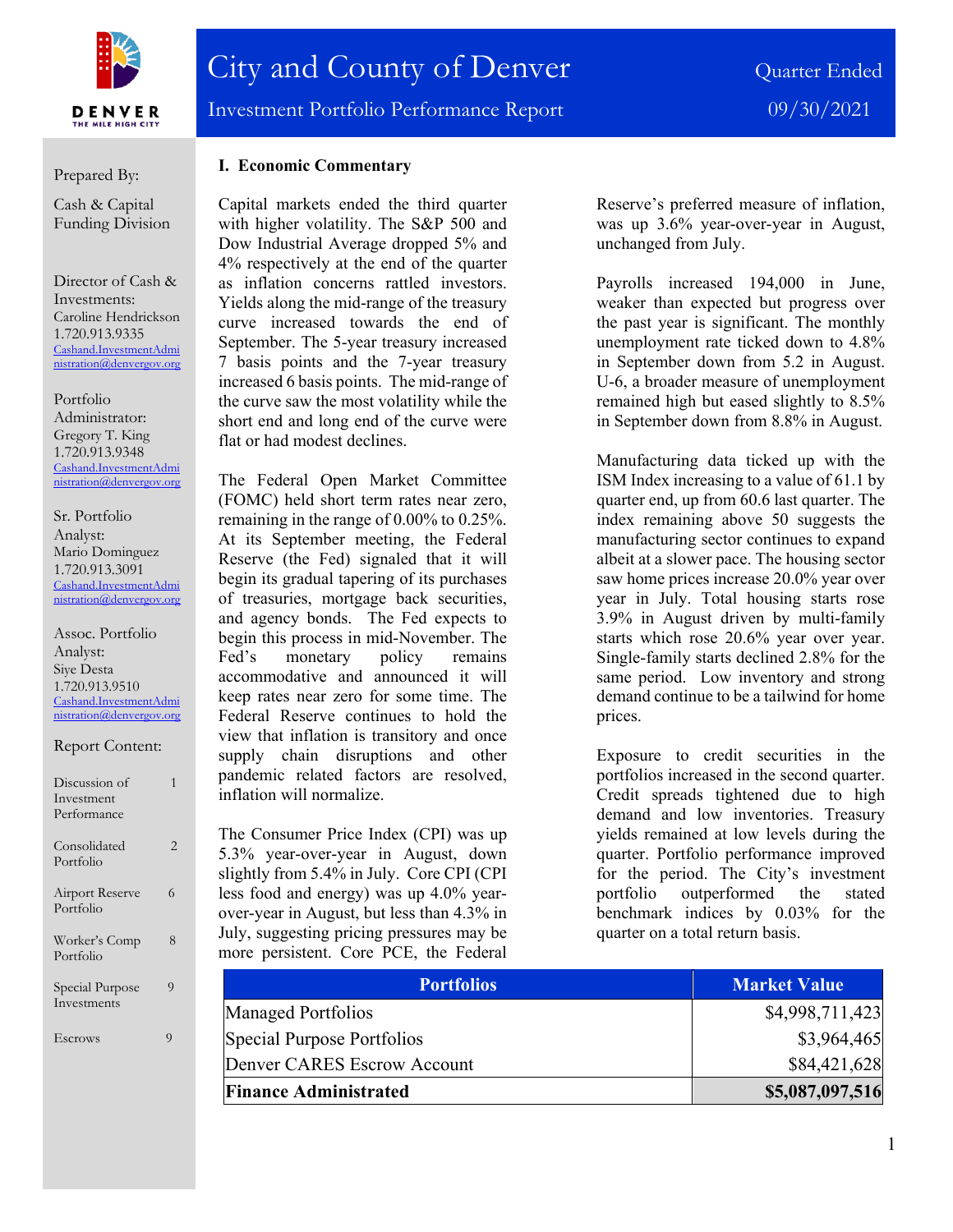

#### Prepared By:

Cash & Capital Funding Division

Director of Cash & Investments: Caroline Hendrickson 1.720.913.9335 [Cashand.InvestmentAdmi](mailto:Cashand.InvestmentAdministration@denvergov.org) [nistration@denvergov.org](mailto:Cashand.InvestmentAdministration@denvergov.org)

Portfolio Administrator: Gregory T. King 1.720.913.9348 [Cashand.InvestmentAdmi](mailto:Cashand.InvestmentAdministration@denvergov.org) [nistration@denvergov.org](mailto:Cashand.InvestmentAdministration@denvergov.org)

Sr. Portfolio Analyst: Mario Dominguez 1.720.913.3091 [Cashand.InvestmentAdmi](mailto:Cashand.InvestmentAdministration@denvergov.org) [nistration@denvergov.org](mailto:Cashand.InvestmentAdministration@denvergov.org)

Assoc. Portfolio Analyst: Siye Desta 1.720.913.9510 [Cashand.InvestmentAdmi](mailto:Cashand.InvestmentAdministration@denvergov.org) [nistration@denvergov.org](mailto:Cashand.InvestmentAdministration@denvergov.org)

| Discussion of |  |
|---------------|--|
| Investment    |  |
| Performance   |  |
|               |  |
| Consolidated  |  |

Report Content:

## Airport Reserve 6 Portfolio Worker's Comp 8

Portfolio

Portfolio Special Purpose 9 Investments

Escrows 9

## **II. Consolidated Portfolio \$4,529,367,072**

| <b>Total Return</b>    |           |           |           |  |
|------------------------|-----------|-----------|-----------|--|
|                        | 1-Month   | 3-Month   | YTD       |  |
| Total Return           | $-0.30\%$ | $-0.03\%$ | $-0.39\%$ |  |
| Blended Benchmark (TR) | $-0.29\%$ | $0.00\%$  | $-0.42\%$ |  |
| <b>Excess Return</b>   | $-0.01\%$ | $-0.03\%$ | $0.03\%$  |  |

| <b>Current Return</b>  |          |          |          |  |
|------------------------|----------|----------|----------|--|
|                        | 1-Month  | 3-Month  | YTD      |  |
| Current Return         | 1.84%    | 1.82%    | 1.96%    |  |
| Blended Benchmark (CR) | $0.49\%$ | $0.48\%$ | $0.45\%$ |  |
| <b>Excess Return</b>   | $1.35\%$ | $1.34\%$ | $1.51\%$ |  |

Year-to-Date earnings on a current return basis for the Consolidated Portfolio were \$61,966,019.

The 1-5 Year Strategy Blended Benchmark consists of 67.50% Intercontinental Exchange (ICE) BofAML 1-5 Year US Treasury & Agency Index, 17.50 % ICE BofAML 1-5 Year AAA-A US Corporate Index, 7.50% ICE BofAML AAA US Asset Backed Securities, 5.00% ICE BofAML 0-3 Year US Agency CMOs and 2.50% ICE BofAML 3-5 Year US Mortgage Backed Securities Index. Prior to 1/1/2016 the benchmark was the BofA Merrill Lynch 1-5 Year US Treasury & Agency Index.

The 1-10 Year Strategy Blended Benchmark consists of 65.00% ICE BofAML 1-10 Year US Treasury & Agency Index, 15.00 % ICE BofAML 1-5 Year AAA-A US Corporate Index, 5.00% ICE BofAML AAA US Asset Backed Securities, 7.50% ICE BofAML 0-10 Year US Agency CMOs and 7.50% ICE BofAML 0-10 Year US Mortgage Backed Securities Index. Prior to 1/1/2016 the benchmark was the BofA Merrill Lynch 1-10 Year US Treasury & Agency Index.

### **Factors Affecting Performance & Management Strategies**

- Chandler's proprietary Horizon Model that the City uses with the intent to meet or outperform the benchmarks over time (the Intercontinental Exchange (ICE) BofAML Treasury/Agency 1-5 year index and the ICE BofAML Treasury/Agency 1-10 year index) are revised on a regular basis, reflecting the volatility of both bond market interest rates and interest rate curve movements. The City evaluates the portfolios each time a new Horizon Model is received. The key variables subject to potential revision as a result of Horizon Model changes include duration, composition and structure.
- The portfolios were modestly short benchmark duration in both the 1-5 year strategy and the 1-10 year strategy. We expect duration to move closer to the benchmark as additional allocation of longer duration securities are added to the portfolio. Safety of principal is paramount in investing the City's funds.
- Corporate Bonds, Collateralized Mortgage Obligations, Mortgage-Backed Securities, and Asset-Backed Securities are asset classes approved by voters for implementation in 2014 by an amendment to the City Charter. Purchases of the new asset classes increased as a percentage of total composition due asset purchases outpaced maturities. Purchases in the voter approved asset classes increased during the quarter due to increased issuance by approved credit issuers.
- The Consolidated Portfolio benchmarking indices are comprised of five ICE BofAML indices, creating a static weighted blended benchmark. A total of two blended benchmarks are used for the 1-5 year and 1-10 year strategies to closely reflect the portfolio duration and asset allocation constraints.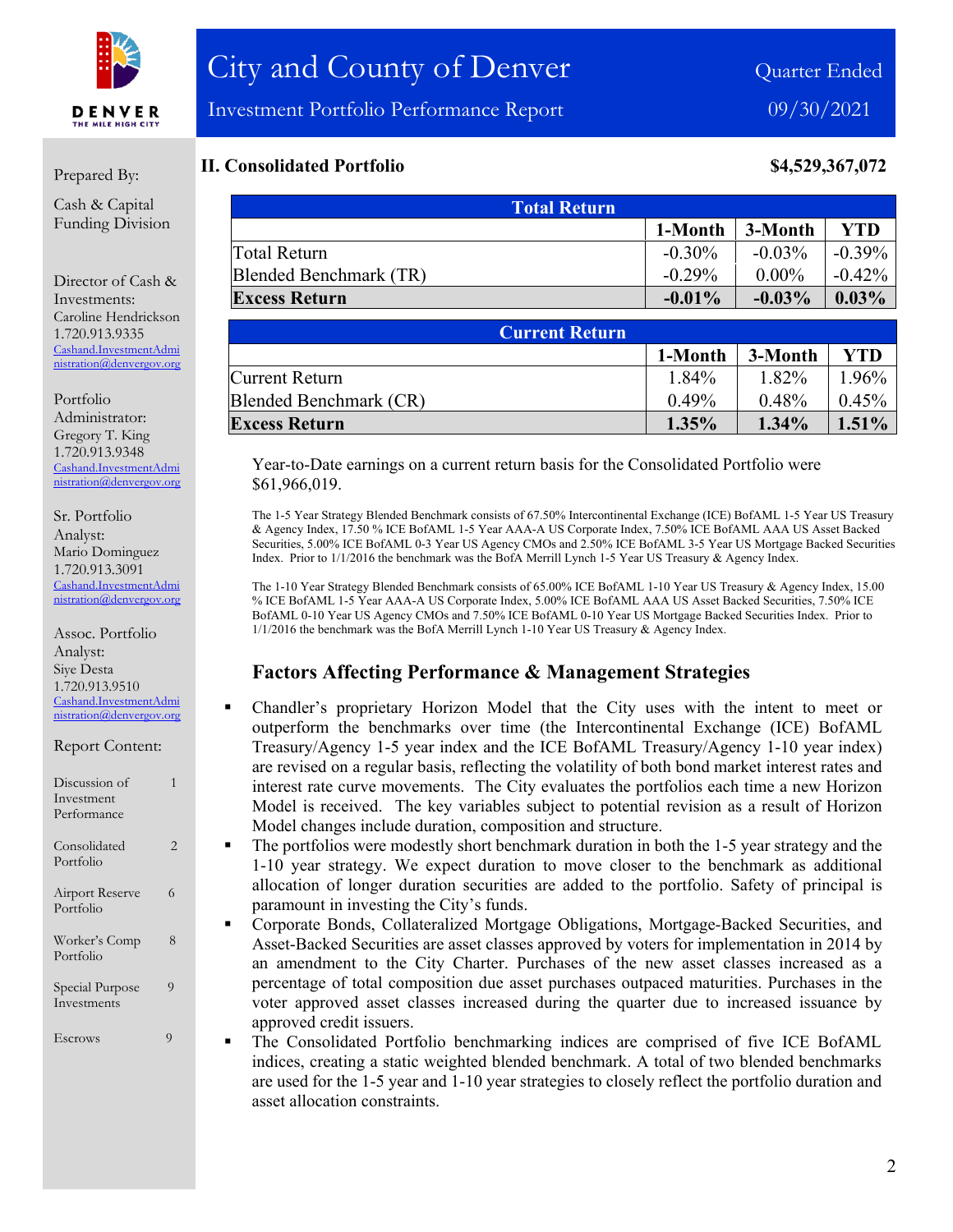

Investment Portfolio Performance Report 09/30/2021

#### Prepared By:

Cash & Capital Funding Division

Director of Cash & Investments: Caroline Hendrickson 1.720.913.9335 [Cashand.InvestmentAdmi](mailto:Cashand.InvestmentAdministration@denvergov.org) [nistration@denvergov.org](mailto:Cashand.InvestmentAdministration@denvergov.org)

Portfolio Administrator: Gregory T. King 1.720.913.9348 [Cashand.InvestmentAdmi](mailto:Cashand.InvestmentAdministration@denvergov.org) [nistration@denvergov.org](mailto:Cashand.InvestmentAdministration@denvergov.org)

Sr. Portfolio Analyst: Mario Dominguez 1.720.913.3091 [Cashand.InvestmentAdmi](mailto:Cashand.InvestmentAdministration@denvergov.org) [nistration@denvergov.org](mailto:Cashand.InvestmentAdministration@denvergov.org)

Assoc. Portfolio Analyst: Siye Desta 1.720.913.9510 [Cashand.InvestmentAdmi](mailto:Cashand.InvestmentAdministration@denvergov.org) [nistration@denvergov.org](mailto:Cashand.InvestmentAdministration@denvergov.org)

| Report Content: |
|-----------------|
|-----------------|

| Discussion of                       |   |
|-------------------------------------|---|
| Investment                          |   |
| Performance                         |   |
| Consolidated<br>Portfolio           | 2 |
| <b>Airport Reserve</b><br>Portfolio | 6 |
| Worker's Comp<br>Portfolio          | 8 |
| Special Purpose<br>Investments      | 9 |
| <b>Escrows</b>                      | 9 |

## **Consolidated Portfolio Composition**

| <b>Characteristics</b>    |            |              | <b>Credit Quality (S&amp;P)</b> |
|---------------------------|------------|--------------|---------------------------------|
| <b>Average Duration</b>   | 2.43       | А,           | BBB, 0.8%                       |
| Average Coupon            | 1.83       | 11.1%        |                                 |
| Average Yield to Maturity | 0.53%      |              | AAA,<br>26.9%                   |
| Average Rating (S&P)      | $AA+$      | AA,<br>61.2% |                                 |
| Average Life              | $2.52$ yrs |              |                                 |



 The Consolidated Portfolio's net assets decreased by approximately \$125 million during the third quarter of 2021. On September 30th, 2021, net assets were \$4.52 billion, compared to \$4.65 billion on June 30th, 2021, as outflows exceeded inflows. The decrease in net assets was primarily due to cyclical expenditures consistent with historical third quarter activity. A large portion of expenditures for the City occur during the second half of the year.

 The weighted average maturity (WAM), an aggregate portfolio measure of total years remaining until the maturity of all underlying holdings, ended higher the second quarter. The WAM increased due to increased exposure to long term assets. While modestly short to benchmark duration, rebalancing and securities purchase activity in the intermediate strategies extended duration more closely with the model and benchmark. The model continues to remain modestly short of benchmark duration.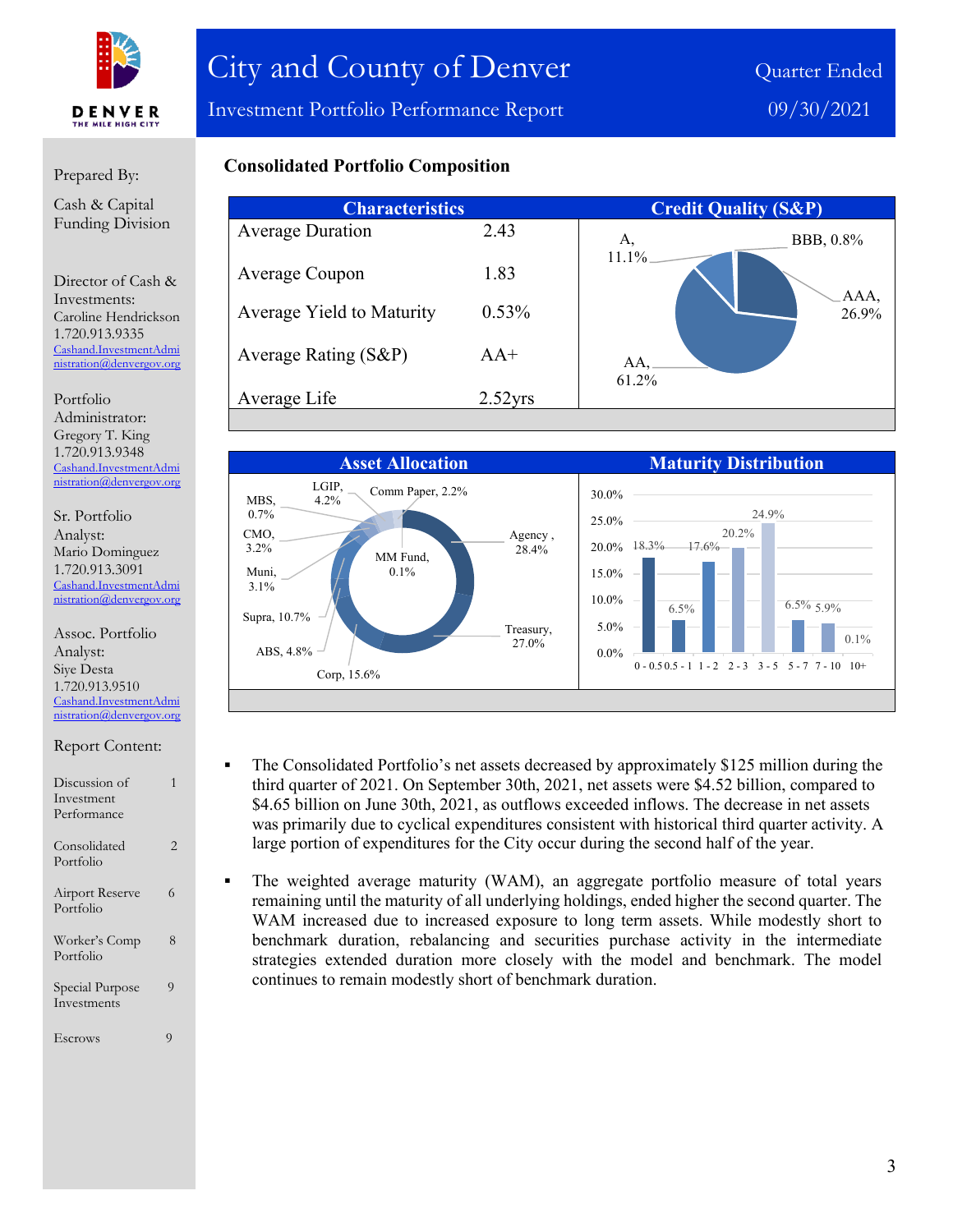

# City and County of Denver Quarter Ended

Investment Portfolio Performance Report 09/30/2021

Prepared By:

Cash & Capital Funding Division

Director of Cash & Investments: Caroline Hendrickson 1.720.913.9335 [Cashand.InvestmentAdmi](mailto:Cashand.InvestmentAdministration@denvergov.org) [nistration@denvergov.org](mailto:Cashand.InvestmentAdministration@denvergov.org)

Portfolio Administrator: Gregory T. King 1.720.913.9348 [Cashand.InvestmentAdmi](mailto:Cashand.InvestmentAdministration@denvergov.org) [nistration@denvergov.org](mailto:Cashand.InvestmentAdministration@denvergov.org)

Sr. Portfolio Analyst: Mario Dominguez 1.720.913.3091 [Cashand.InvestmentAdmi](mailto:Cashand.InvestmentAdministration@denvergov.org) tration@denvergov.org

Assoc. Portfolio Analyst: Siye Desta 1.720.913.9510 [Cashand.InvestmentAdmi](mailto:Cashand.InvestmentAdministration@denvergov.org) [nistration@denvergov.org](mailto:Cashand.InvestmentAdministration@denvergov.org)

Report Content:

Discussion of 1 Investment Performance Consolidated 2 Portfolio Airport Reserve 6 Portfolio Worker's Comp 8 Portfolio Special Purpose 9 Investments Escrows 9

## **Portfolio Management Environment**





- The Federal Reserve maintained the Fed funds rate to a range of 0.00%-0.25% during the third quarter of 2021. The Fed signaled rates will stay near zero for the foreseeable future.
- The one-month LIBOR rate was 0.08% as of September 30th, 2021; a decrease of two basis points from June 30th, 2021.
- As of September 30th, 2021, the yield of the two-year Treasury index was 0.27%, and the five-year Treasury index was yielding 0.96%. A year earlier, as of September 30th, 2020, the yield of the two-year Treasury index was 0.13%, and the five-year Treasury index was yielding 0.28%.
- The median of economists' forecast is for a 1.67 % ten-year Treasury yield at the end of the year 2021.
- Volatility in rates of the yield curve increased on long-term yields while short term yields declined modestly in the third quarter. At the end of the third quarter, the two-year, fiveyear, and ten-year were at 0.27%, 0.96%, and 1.47%, respectively.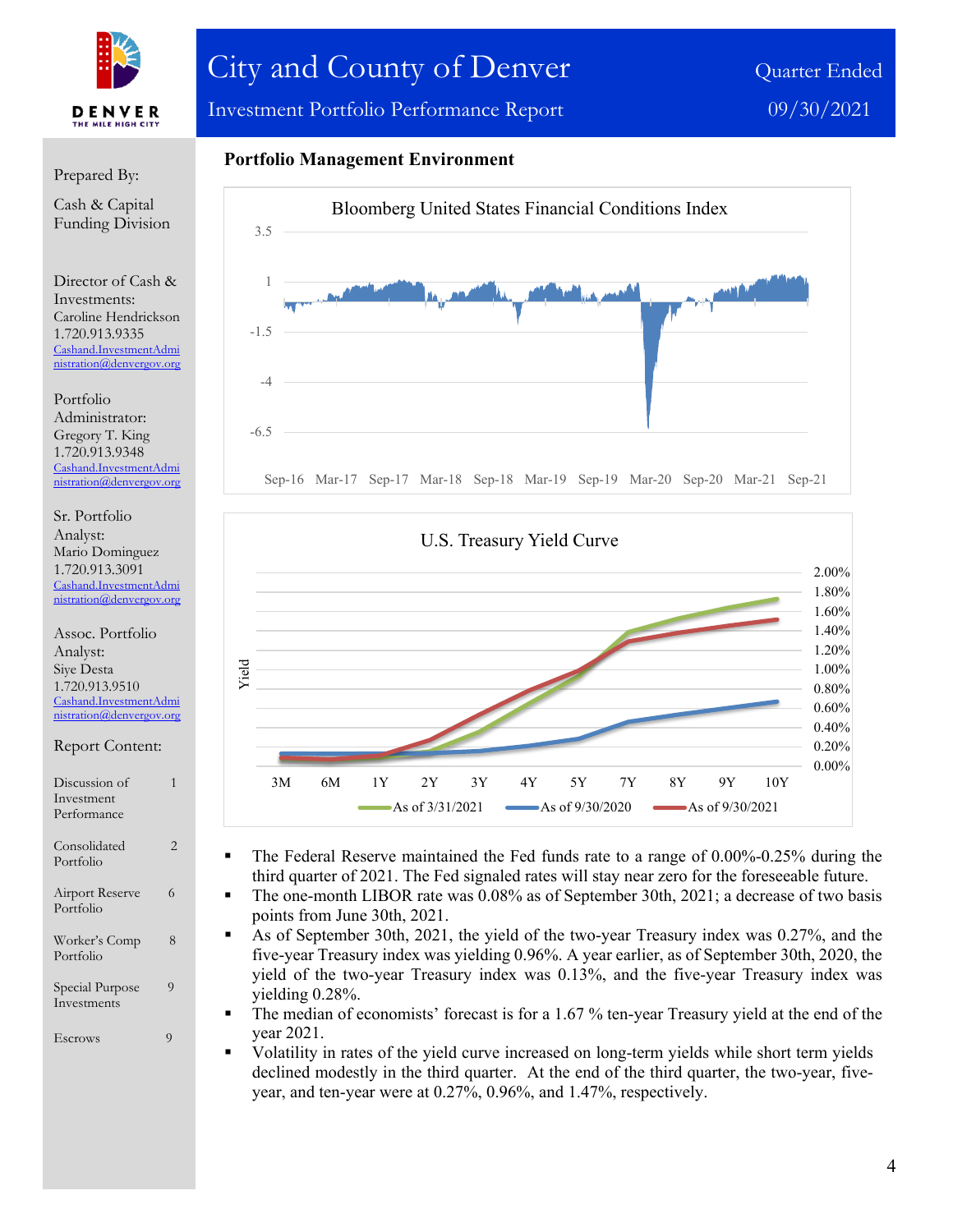

Investment Portfolio Performance Report 09/30/2021

#### Prepared By:

Cash & Capital Funding Division

Director of Cash & Investments: Caroline Hendrickson 1.720.913.9335 [Cashand.InvestmentAdmi](mailto:Cashand.InvestmentAdministration@denvergov.org) [nistration@denvergov.org](mailto:Cashand.InvestmentAdministration@denvergov.org)

Portfolio Administrator: Gregory T. King 1.720.913.9348 [Cashand.InvestmentAdmi](mailto:Cashand.InvestmentAdministration@denvergov.org) [nistration@denvergov.org](mailto:Cashand.InvestmentAdministration@denvergov.org)

Sr. Portfolio Analyst: Mario Dominguez 1.720.913.3091 [Cashand.InvestmentAdmi](mailto:Cashand.InvestmentAdministration@denvergov.org) [nistration@denvergov.org](mailto:Cashand.InvestmentAdministration@denvergov.org)

Assoc. Portfolio Analyst: Siye Desta 1.720.913.9510 [Cashand.InvestmentAdmi](mailto:Cashand.InvestmentAdministration@denvergov.org) [nistration@denvergov.org](mailto:Cashand.InvestmentAdministration@denvergov.org)

Report Content: Discussion of 1 Investment Performance Consolidated 2 Portfolio Airport Reserve 6 Portfolio Worker's Comp 8 Portfolio Special Purpose 9 Investments Escrows 9

## **Consolidated Top Holdings**

| <b>Top 5 Credit Holdings</b> |                     |                |                 |  |
|------------------------------|---------------------|----------------|-----------------|--|
| <b>Issuer</b>                | <b>Market Value</b> | % of Portfolio | <b>Industry</b> |  |
| Toyota Motor Credit Corp     | 153,989,743         | $3.41\%$       | Automobiles     |  |
| Apple, Inc.                  | 112,046,740         | 2.48%          | Technology      |  |
| American Honda Finance       | 97,666,068          | 2.16%          | Automobiles     |  |
| Deere & Co.                  | 75,485,399          | $1.67\%$       | Industrial      |  |
| Microsoft Corp               | 67,467,540          | 1.50%          | Technology      |  |
| <b>Total</b>                 | \$506,655,490       | 11.22%         |                 |  |

\*Credit holdings include commercial paper, asset-backed securities, and corporate bonds.



| <b>Top 5 Agency Holdings</b> |                     |                |  |  |
|------------------------------|---------------------|----------------|--|--|
| <b>Issuer</b>                | <b>Market Value</b> | % of Portfolio |  |  |
| <b>FHLB</b>                  | 611,738,968         | 13.56%         |  |  |
| <b>FNMA</b>                  | 356,425,636         | 7.90%          |  |  |
| <b>FFCB</b>                  | 158,990,413         | $3.52\%$       |  |  |
| <b>FHLMC</b>                 | 72,669,276          | 1.61%          |  |  |
| <b>FAMCA</b>                 | 40,168,605          | $0.89\%$       |  |  |
|                              | \$1,239,992,898     | 27.48%         |  |  |

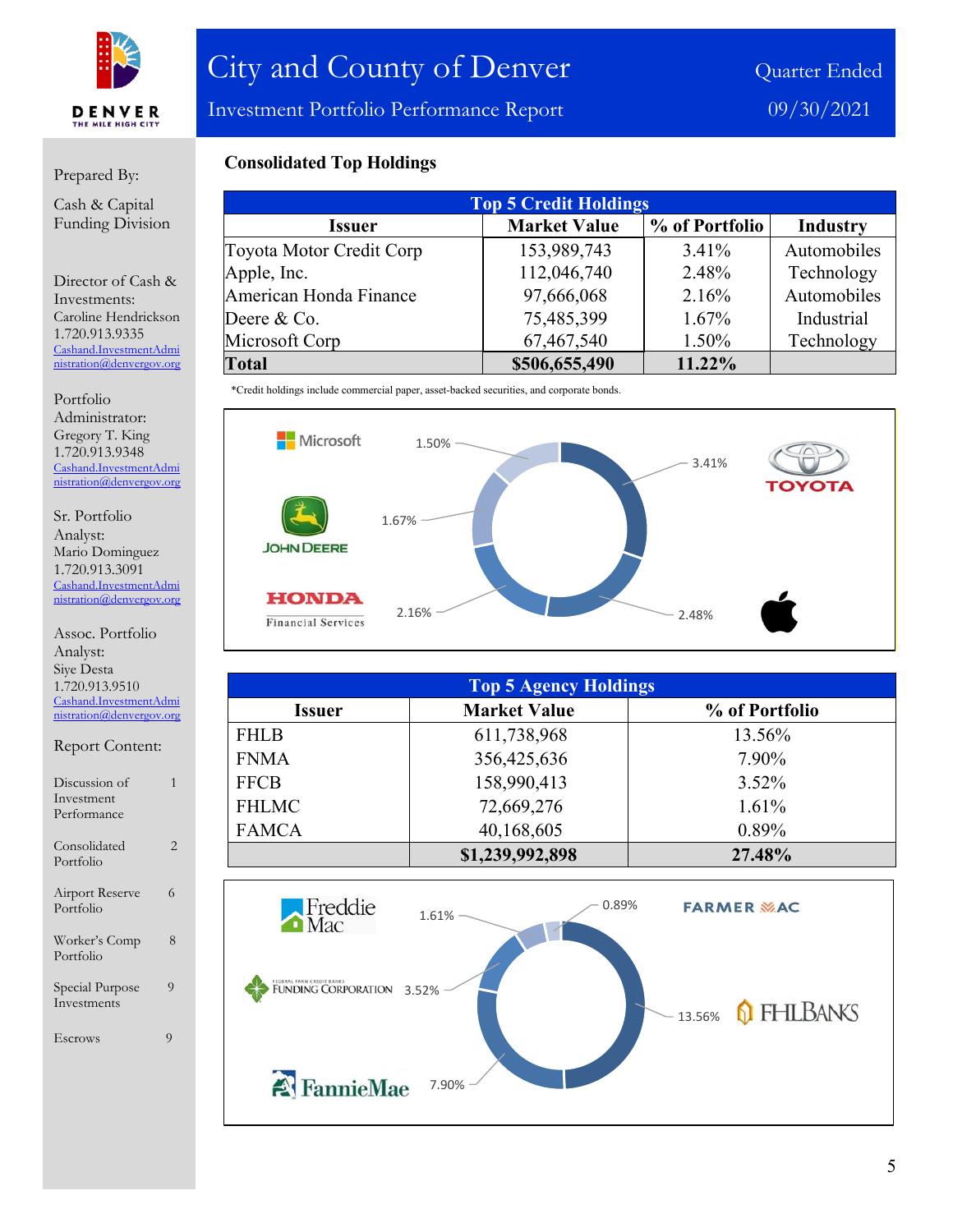

Investment Portfolio Performance Report 09/30/2021

#### Prepared By:

Cash & Capital Funding Division

Director of Cash & Investments: Caroline Hendrickson 1.720.913.9335 [Cashand.InvestmentAdmi](mailto:Cashand.InvestmentAdministration@denvergov.org) [nistration@denvergov.org](mailto:Cashand.InvestmentAdministration@denvergov.org)

Portfolio Administrator: Gregory T. King 1.720.913.9348 [Cashand.InvestmentAdmi](mailto:Cashand.InvestmentAdministration@denvergov.org) [nistration@denvergov.org](mailto:Cashand.InvestmentAdministration@denvergov.org)

Sr. Portfolio Analyst: Mario Dominguez 1.720.913.3091 [Cashand.InvestmentAdmi](mailto:Cashand.InvestmentAdministration@denvergov.org) [nistration@denvergov.org](mailto:Cashand.InvestmentAdministration@denvergov.org)

Assoc. Portfolio Analyst: Siye Desta 1.720.913.9510 [Cashand.InvestmentAdmi](mailto:Cashand.InvestmentAdministration@denvergov.org) [nistration@denvergov.org](mailto:Cashand.InvestmentAdministration@denvergov.org)

Report Content:

| Discussion of<br>Investment<br>Performance | 1              |
|--------------------------------------------|----------------|
| Consolidated<br>Portfolio                  | $\overline{2}$ |
| <b>Airport Reserve</b><br>Portfolio        | 6              |
| Worker's Comp<br>Portfolio                 | 8              |
| Special Purpose<br>Investments             | 9              |
| Escrows                                    | 9              |

## **III. Airport Reserve Portfolio \$429,206,418**

| <b>Total Return</b>    |           |           |            |
|------------------------|-----------|-----------|------------|
|                        | 1-Month   | 3-Month   | <b>YTD</b> |
| Total Return           | $-0.52\%$ | $-0.05\%$ | $-0.75%$   |
| Blended Benchmark (TR) | $-0.53\%$ | $-0.04\%$ | $-0.81\%$  |
| <b>Excess Return</b>   | $0.01\%$  | $-0.01\%$ | $0.06\%$   |

| <b>Current Return</b>  |          |          |          |
|------------------------|----------|----------|----------|
|                        | 1-Month  | 3-Month  | YTD      |
| Current Return         | 2.06%    | 2.21%    | 2.30%    |
| Blended Benchmark (CR) | $0.72\%$ | $0.73\%$ | 0.68%    |
| <b>Excess Return</b>   | $1.34\%$ | 1.48%    | $1.62\%$ |

Year-to-Date earnings on a current return basis for the Reserve Portfolio were \$7,899,544.

The 1-5 Year Strategy Blended Benchmark consists of 67.50% ICE BofAML 1-5 Year US Treasury & Agency Index, 17.50 % ICE BofAML 1-5 Year AAA-A US Corporate Index, 7.50% ICE BofAML AAA US Asset Backed Securities, 5.00% ICE BofAML 0-3 Year US Agency CMOs and 2.50% ICE BofAML 3-5 Year US Mortgage Backed Securities Index. Prior to 1/1/2016 the benchmark was the BofA Merrill Lynch 1-5 Year US Treasury & Agency Index.

The 1-10 Year Strategy Blended Benchmark consists of 65.00% ICE BofAML 1-10 Year US Treasury & Agency Index, 15.00 % ICE BofAML 1-5 Year AAA-A US Corporate Index, 5.00% ICE BofAML AAA US Asset Backed Securities, 7.50% ICE BofAML 0-10 Year US Agency CMOs and 7.50% ICE BofAML 0-10 Year US Mortgage Backed Securities Index. Prior to 1/1/2016 the benchmark was the BofA Merrill Lynch 1-10 Year US Treasury & Agency Index.

- The Airport Bond Reserve portfolio has a maximum maturity constraint of 10 years. On an ongoing basis, liquidity is generated from income received from the portfolio holdings, as well as from periodic bond calls of Agency securities. All income received during the year is transferred out of this portfolio into the Airport Operating funds contained in the Consolidated Portfolio (subject to ongoing adjustments to the required portfolio balance stated in the bond indenture).
- The Airport Reserve Portfolio benchmarking indices are comprised of five ICE BofAML indices, creating a static weighted blended benchmark. A total of one blended benchmark is utilized for the 1-10 year strategy to closely reflect the portfolio duration and asset allocation constraints.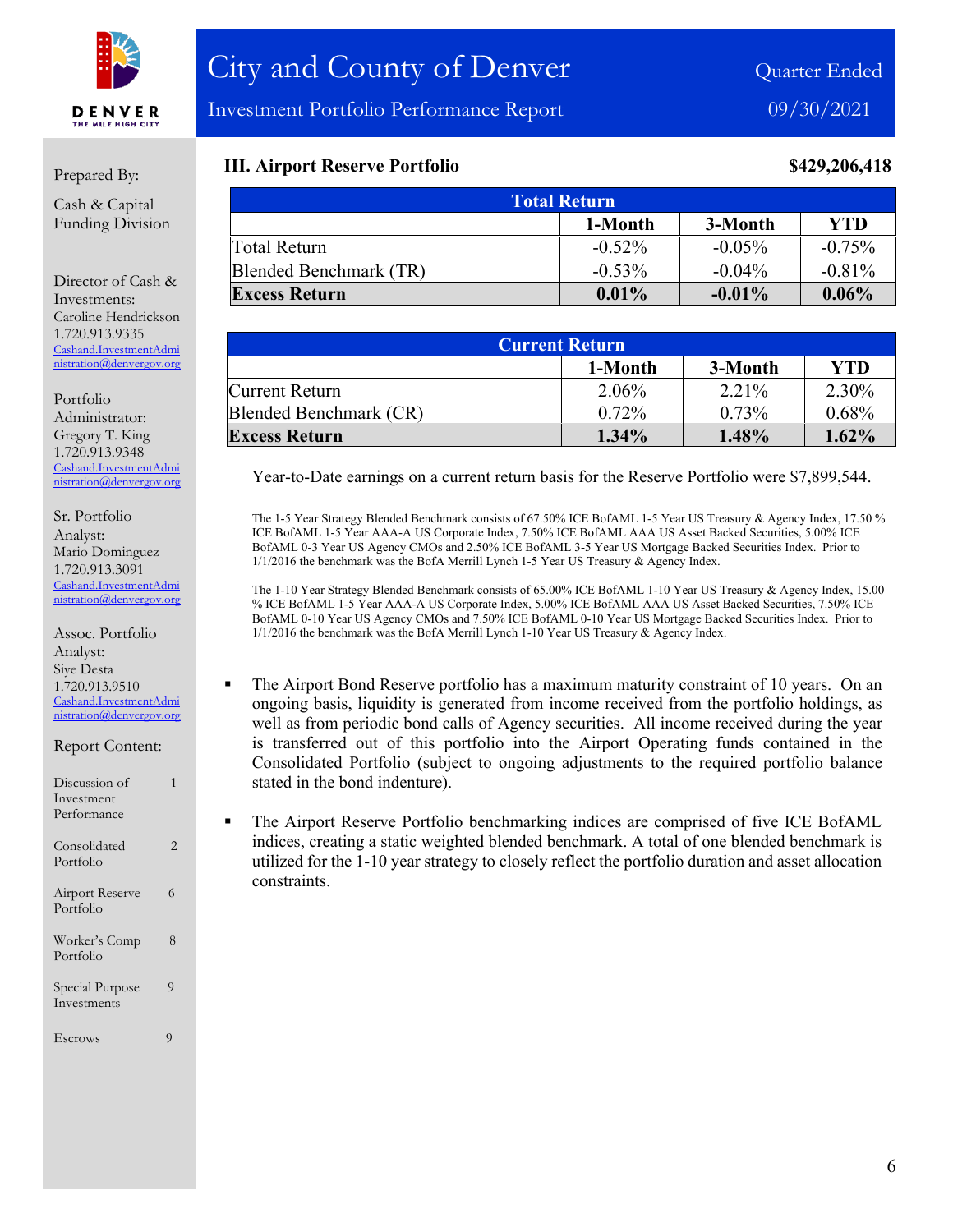

Investment Portfolio Performance Report 09/30/2021

## 

Prepared By:

Cash & Capital Funding Division

Director of Cash & Investments: Caroline Hendrickson 1.720.913.9335 [Cashand.InvestmentAdmi](mailto:Cashand.InvestmentAdministration@denvergov.org) [nistration@denvergov.org](mailto:Cashand.InvestmentAdministration@denvergov.org)

Portfolio Administrator: Gregory T. King 1.720.913.9348 [Cashand.InvestmentAdmi](mailto:Cashand.InvestmentAdministration@denvergov.org) [nistration@denvergov.org](mailto:Cashand.InvestmentAdministration@denvergov.org)

Sr. Portfolio Analyst: Mario Dominguez 1.720.913.3091 [Cashand.InvestmentAdmi](mailto:Cashand.InvestmentAdministration@denvergov.org) [nistration@denvergov.org](mailto:Cashand.InvestmentAdministration@denvergov.org)

Assoc. Portfolio Analyst: Siye Desta 1.720.913.9510 [Cashand.InvestmentAdmi](mailto:Cashand.InvestmentAdministration@denvergov.org) [nistration@denvergov.org](mailto:Cashand.InvestmentAdministration@denvergov.org)

| Report Content: |  |
|-----------------|--|
|-----------------|--|

| Discussion of                  |   |
|--------------------------------|---|
| Investment                     |   |
| Performance                    |   |
| Consolidated<br>Portfolio      | 2 |
| Airport Reserve<br>Portfolio   | 6 |
| Worker's Comp<br>Portfolio     | 8 |
| Special Purpose<br>Investments | 9 |
| Escrows                        | Q |

| <b>Airport Reserve Portfolio Composition</b> |
|----------------------------------------------|
|----------------------------------------------|

| <b>Characteristics</b>    |            | <b>Credit Quality (S&amp;P)</b> |
|---------------------------|------------|---------------------------------|
| <b>Average Duration</b>   | 3.53       | А,                              |
| Average Coupon            | 2.04%      | AAA,<br>11.8%<br>26.1%          |
| Average Yield to Maturity | 0.75%      |                                 |
| Average Rating $(S\&P)$   | $AA^+$     | AA,                             |
| Average Life              | $3.73$ yrs | 62.1%                           |

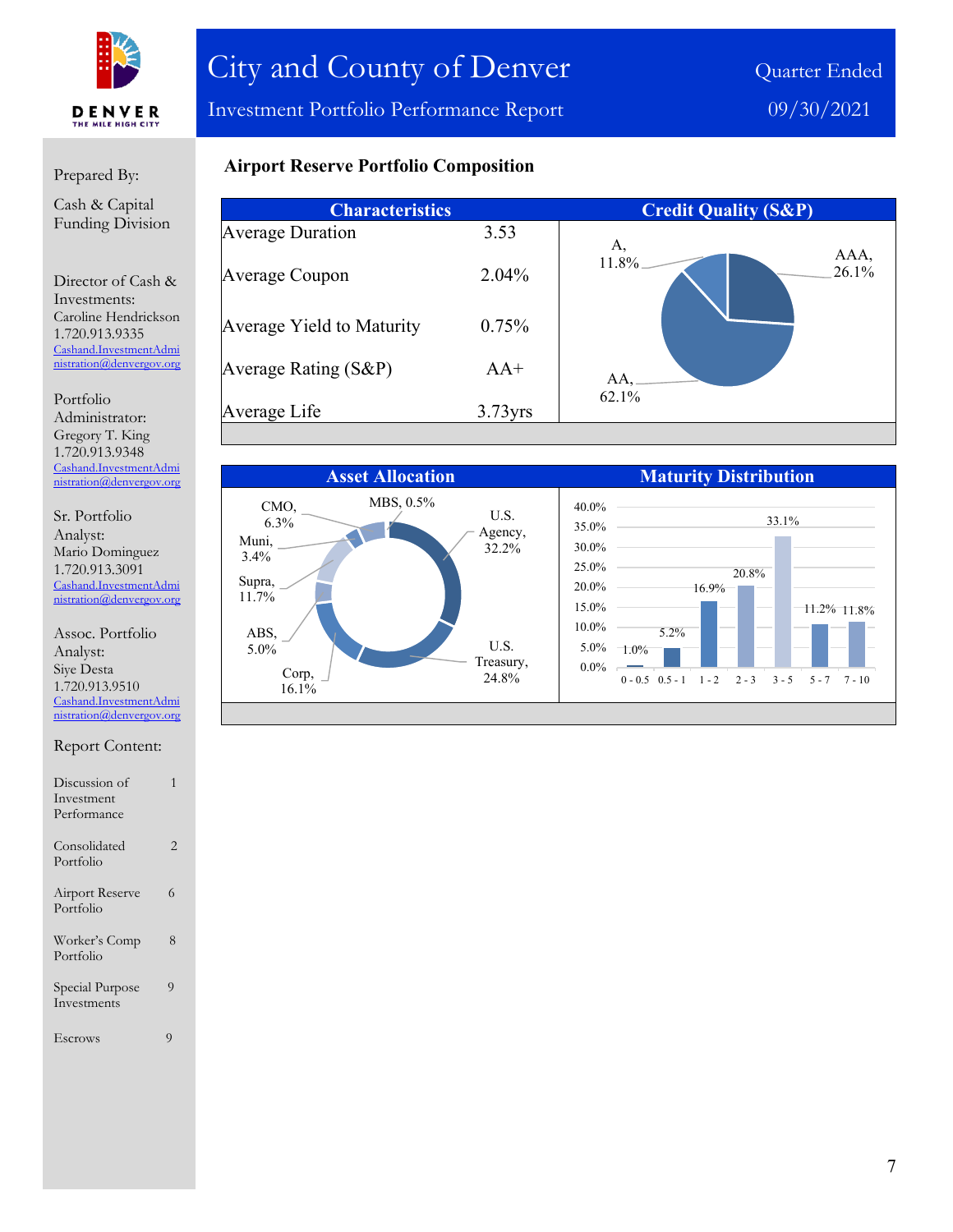

#### Prepared By:

Cash & Capital Funding Division

Director of Cash & Investments: Caroline Hendrickson 1.720.913.9335 [Cashand.InvestmentAdmi](mailto:Cashand.InvestmentAdministration@denvergov.org) [nistration@denvergov.org](mailto:Cashand.InvestmentAdministration@denvergov.org)

Portfolio Administrator: Gregory T. King 1.720.913.9348 [Cashand.InvestmentAdmi](mailto:Cashand.InvestmentAdministration@denvergov.org) [nistration@denvergov.org](mailto:Cashand.InvestmentAdministration@denvergov.org)

Sr. Portfolio Analyst: Mario Dominguez 1.720.913.3091 [Cashand.InvestmentAdmi](mailto:Cashand.InvestmentAdministration@denvergov.org) stration@denvergov.org

Assoc. Portfolio Analyst: Siye Desta 1.720.913.9510 [Cashand.InvestmentAdmi](mailto:Cashand.InvestmentAdministration@denvergov.org) [nistration@denvergov.org](mailto:Cashand.InvestmentAdministration@denvergov.org)

| <i>Report Content.</i> |  |
|------------------------|--|
| Discussion of          |  |
| Investment             |  |

Report Content:

| Performance                    |   |
|--------------------------------|---|
| Consolidated<br>Portfolio      | 2 |
| Airport Reserve<br>Portfolio   | 6 |
| Worker's Comp<br>Portfolio     | 8 |
| Special Purpose<br>Investments | 9 |
|                                |   |

Escrows 9

## **IV. Workers Compensation Portfolio Composition \$40,137,933**

| <b>Characteristics</b>    |            | <b>Credit Quality (S&amp;P)</b> |       |
|---------------------------|------------|---------------------------------|-------|
| <b>Average Duration</b>   | 3.47       | A.                              | AAA,  |
| Average Coupon            | 2.74%      | 20.6%                           | 23.5% |
| Average Yield to Maturity | 1.24%      |                                 |       |
| Average Rating (S&P)      | $AA^+$     | AA,                             |       |
| Average Life              | $4.60$ yrs | 55.9%                           |       |



- WC liabilities have a much longer term expected average duration than most other funds managed by the City. For this reason, management has determined that it is prudent to extend the duration of the invested assets associated with these obligations.
- A combination of cash and securities were transferred from the Consolidated Portfolio to the newly established WC portfolio in August 2009. An allocation to cash equivalents appropriate to fund the liquidity needs of the unit was set aside (and is monitored and adjusted monthly), and the balance of the funds were invested in treasury, corporate, agency, municipal, and structured fixed income securities. The annualized current return for the third quarter of 2021 was 2.66%.

 Year-to-Date earnings on a current return basis for the Worker's Compensation were \$749,488.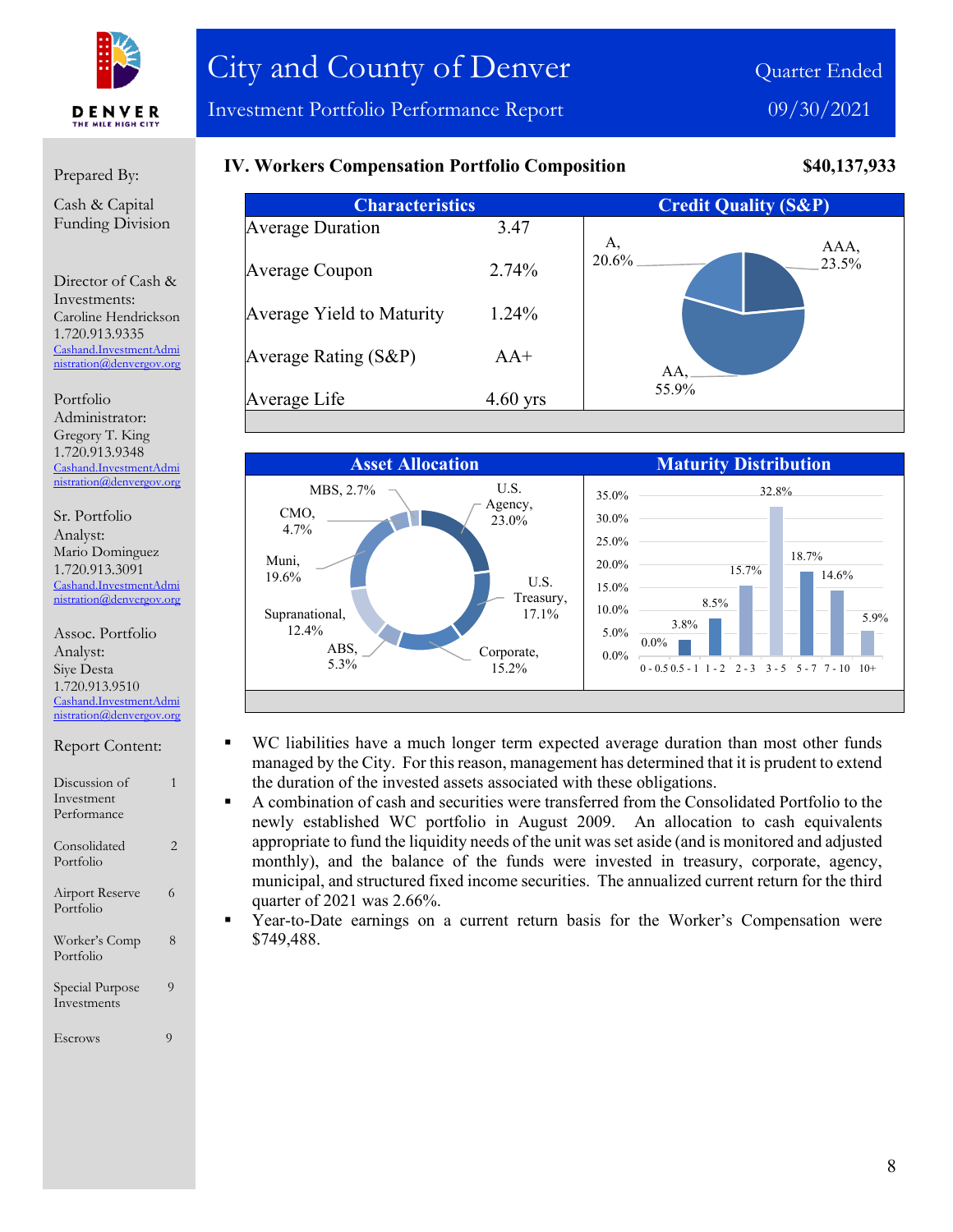

Investment Portfolio Performance Report 09/30/2021

#### Prepared By:

Cash & Capital Funding Division

Director of Cash & Investments: Caroline Hendrickson 1.720.913.9335 [Cashand.InvestmentAdmi](mailto:Cashand.InvestmentAdministration@denvergov.org) [nistration@denvergov.org](mailto:Cashand.InvestmentAdministration@denvergov.org)

Portfolio Administrator: Gregory T. King 1.720.913.9348 [Cashand.InvestmentAdmi](mailto:Cashand.InvestmentAdministration@denvergov.org) [nistration@denvergov.org](mailto:Cashand.InvestmentAdministration@denvergov.org)

Sr. Portfolio Analyst: Mario Dominguez 1.720.913.3091 [Cashand.InvestmentAdmi](mailto:Cashand.InvestmentAdministration@denvergov.org) tration@denvergov.org

Assoc. Portfolio Analyst: Siye Desta 1.720.913.9510 [Cashand.InvestmentAdmi](mailto:Cashand.InvestmentAdministration@denvergov.org) [nistration@denvergov.org](mailto:Cashand.InvestmentAdministration@denvergov.org)

Report Content:

| Discussion of                       |   |
|-------------------------------------|---|
| Investment                          |   |
| Performance                         |   |
| Consolidated<br>Portfolio           | 2 |
| <b>Airport Reserve</b><br>Portfolio | 6 |
| Worker's Comp<br>Portfolio          | 8 |
| Special Purpose<br>Investments      | 9 |
| Escrows                             | 9 |

**V. Special Purpose Portfolios 83,964,465** 

In addition to the actively managed investments, the Cash & Capital Funding Division manages two additional portfolios. The FAA (Federal Aviation Administration) Escrow Defeasance portfolio was established to economically defease outstanding airport bonds. The Denver Cableland Trust portfolio was established to fund the annual maintenance expenses for Cableland, a facility donated to the City. These portfolios are authorized by the Investment Policy to contain longer term securities and higher per issuer constraints within the Consolidated and Reserve portfolios. Most of the investments in these portfolios were purchased in market environments that featured much higher interest rates than those currently available. The investment income and principal of the two portfolios are pledged for specific purposes.

The FAA Escrow Defeasance portfolio was liquidated during the third quarter and is no longer an actively managed portfolio.

|                           |              | 2021 YTD              | 2021 YTD  |  |
|---------------------------|--------------|-----------------------|-----------|--|
|                           | Market Value | <b>Current Return</b> | Earnings  |  |
| <b>FAA Escrow Account</b> | \$0.00       | 31.47%                | \$792,846 |  |
| Denver Cableland Trust    | \$3,964,465  | 3.45%                 | \$97,242  |  |

#### **Escrows**

Cash & Capital Funding Division also manages certain investments held in escrow accounts at external financial institutions on behalf of Denver International Airport. As of September  $30<sup>th</sup>$ , 2021, there was an outstanding balance of \$84,421,628.

#### **Investment Policy**

The City operates under a written Investment Policy, a copy of which can be obtained on the City's website [\(www.denvergov.org\)](http://www.denvergov.org/) or by contacting the Cash & Capital Funding Division at 720-913-3091.

When Hendrin

Caroline Hendrickson Director of Cash & Investments

Gregory T. King Portfolio Administrator